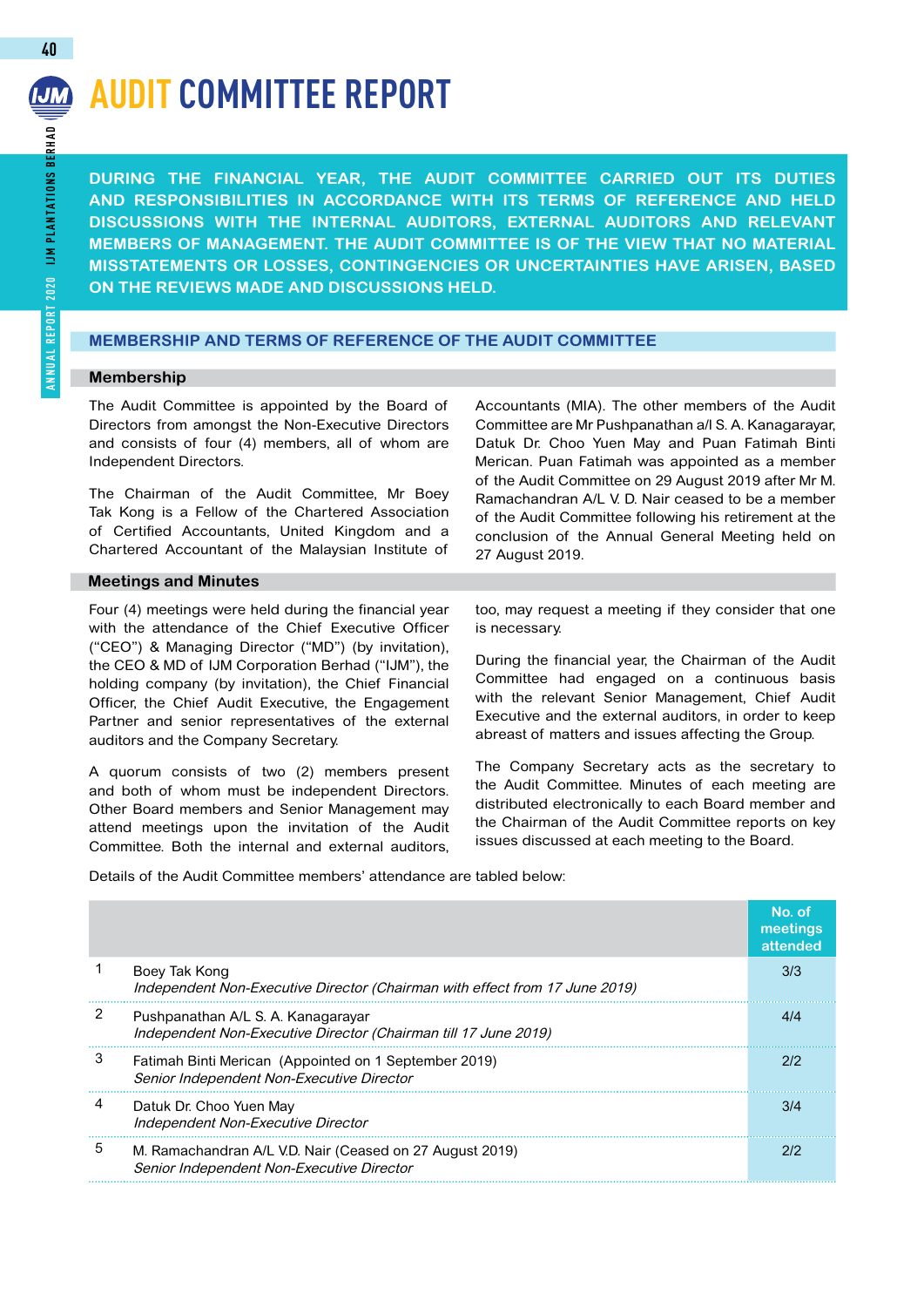### **AUTHORITY AND DUTIES**

The details of the terms of reference of the Audit Committee are available for reference at www.ijmplantations.com.

### **REVIEW OF THE AUDIT COMMITTEE**

An annual assessment and evaluation on the performance and effectiveness of the Audit Committee was undertaken by the Board of Directors for the financial year ended 31 March 2020. The Audit Committee was assessed based on four (4) key areas, namely effectiveness and quality, internal and external audit, risk management and internal control, and financial reporting, to determine whether the Audit Committee had carried out its duties in accordance with its terms of reference.

In view of the appropriate level of knowledge, skills, experience and commitment of its members being critical to the Audit Committee's ability to discharge its responsibilities effectively, an assessment of the Audit Committee members (self and peer) was also carried out for the financial year ended 31 March 2020.

The Board is satisfied that the Audit Committee and its members discharged their functions, duties and responsibilities in accordance with the Audit Committee's terms of reference, and supported the Board in ensuring the Group upholds appropriate standards of Corporate Governance.

# **SUMMARY OF ACTIVITIES FOR THE FINANCIAL YEAR**

During the year, the Audit Committee carried out the following activities:

#### **1.0 Financial Reporting**

- Reviewed the quarterly financial results and announcements as well as the year-end financial statements of the Group and Company, and recommended them for approval by the Board;
- In the review of the quarterly financial results and annual audited financial statements, the Audit Committee discussed with Management and the external auditors, amongst others, the accounting principles and standards that

# **2.0 Internal Audit**

- Reviewed and approved the annual internal audit plan proposed by the internal auditors to ensure the adequacy of the scope and coverage of work;
- Reviewed the effectiveness of the internal audit process, the Group Internal Audit Department's (IAD) organisation structure, resource requirements (adequacy and suitability) for the year and assessed the performance of the overall Internal Audit function;
- The Audit Committee met with the Chief Audit Executive twice during the year, without the presence of Management, to review key issues within their sphere of coverage and responsibility. During the private session with the Chief Audit Executive, it was noted that there were no major concerns and he conveyed that the internal auditors had been receiving full cooperation from the Management and staff throughout the course of their work;

were applied and their use of judgement of the items that may affect the financial results and statements; and

- Confirmed with Management and the external auditors that the Group's and Company's annual audited financial statements have been prepared in compliance with applicable Malaysian Financial Reporting Standards.
- Reviewed the audit reports presented by the internal auditors on their findings and recommendations with respect to system and control weaknesses. The Audit Committee then considered those recommendations including the Management's responses thereon, before proposing that those control weaknesses be rectified and recommendations for improvements be implemented;
- Reviewed the internal auditors' findings on significant whistleblowing cases, if any, and Management's responses and resolutions thereon; and
- Received the report from the internal auditors on the verification of allocation of options and shares for eligible employees of the Group under the Employee Share Option Scheme and Employee Share Grant Plan under the Long Term Incentive Plan ("LTIP") of IJM, and that it is in compliance with the criteria set out in the By-Laws of the LTIP.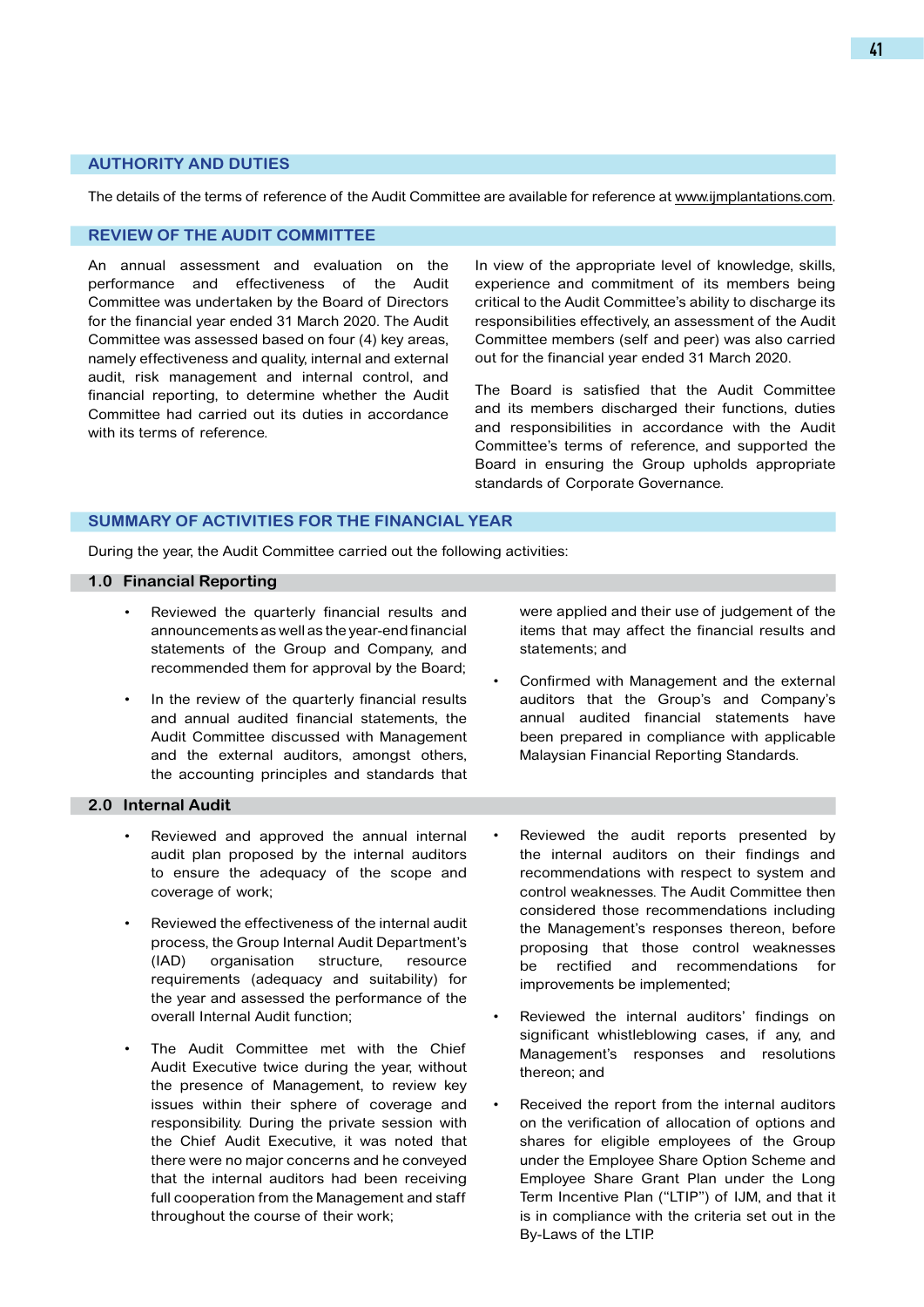# **Audit Committee Report**

### **3.0 External Audit**

- Reviewed and endorsed the external auditors' audit strategy, audit plan and scope of work for the year;
- Exercised oversight over the relationship with the external auditors to ensure that their coverage is focused and that there was suitable reliance of the work of the internal auditors;
- Reviewed the level and scope of assistance given by internal auditors to the external auditors;
- The Audit Committee deliberated on the external auditors' presentation of:
	- the terms, areas of responsibility, associated duties and scope of the audit as set out in the external auditors' engagement letter;
	- the overall work plan and fee proposal;
	- the major issues that arose during the course of the audit and their resolution;
	- key accounting and audit judgements;
	- the unadjusted differences identified during the audit; and
	- recommendations made by the external auditors in their management letters and the adequacy of Management's responses thereon.
- Reviewed and approved the provision of nonaudit services (if any) by the external auditors that are required to be agreed prior to the commencement of their work and confirmed as permissible for the external auditors to undertake, as provided under the By-Laws of the Malaysian Institute of Accountants.

The amount of audit fees incurred for the financial year ended 31 March 2020 are as follows:-

|             | <b>Audit Fees</b><br><b>RM'000</b> |
|-------------|------------------------------------|
| The Company | 160                                |
| The Group   | 635                                |

There were no non-audit services rendered during the year.

The Audit Committee met with the external auditors twice during the year, without the presence of management, to review key issues within their sphere of coverage and responsibility. During the private session with the external auditors, it was noted that there were no major concerns and they conveyed that the external auditors had been receiving full cooperation from the Management and staff throughout the course of their engagement;

- Reviewed the external auditors report to the Audit Committee;
- Reviewed, assessed and monitored the performance, suitability and independence of the external auditors pursuant to the External Auditors Policy ("the Policy"). The Audit Committee undertook an annual assessment to assess the performance, suitability and independence of the external auditors based on, amongst others, the quality of service, adequacy of resources, communication and interaction, as well as independence, objectivity and professional scepticism. The external auditors provide an annual confirmation of their independence in accordance with the terms of all professional and regulatory requirements.

Pursuant to the Policy, the Key Audit Partner ("KAP") can be classified as Engagement Partner, Engagement Quality Control Reviewer and Other Key Audit Partners. The rotation requirements of the KAP are set out as below:-

| Role                                             | <b>Cumulative</b><br>Stay-on<br><b>Period</b> | <b>Cooling-off</b><br><b>Period</b> |
|--------------------------------------------------|-----------------------------------------------|-------------------------------------|
| Engagement<br>Partner                            | 7 years                                       | 5 years                             |
| Engagement<br><b>Quality Control</b><br>Reviewer | 7 years                                       | 3 years                             |
| Other Key Audit<br>Partners                      | 7 years                                       | 2 years                             |

\* The KAP shall not act in any of the above roles, or a combination of such roles, for a period of more than seven (7) cumulative years.

In the event of a former audit partner being appointed as a member of the Board and Audit Committee, he/she shall observe a cooling-off period of at least two (2) years before such appointment.

Following its review of the external auditors' effectiveness and independence, the Audit Committee concluded that there was nothing in the performance of the external auditors which required a change and that the relevant independence requirements continue to be met. Accordingly, the Board was recommended to re-appoint Messrs PricewaterhouseCoopers PLT as auditors of the Company. A resolution for their re-appointment will be tabled for approval at the forthcoming Annual General Meeting; and

Recommended the proposed audit fee for the Board's approval.

**42**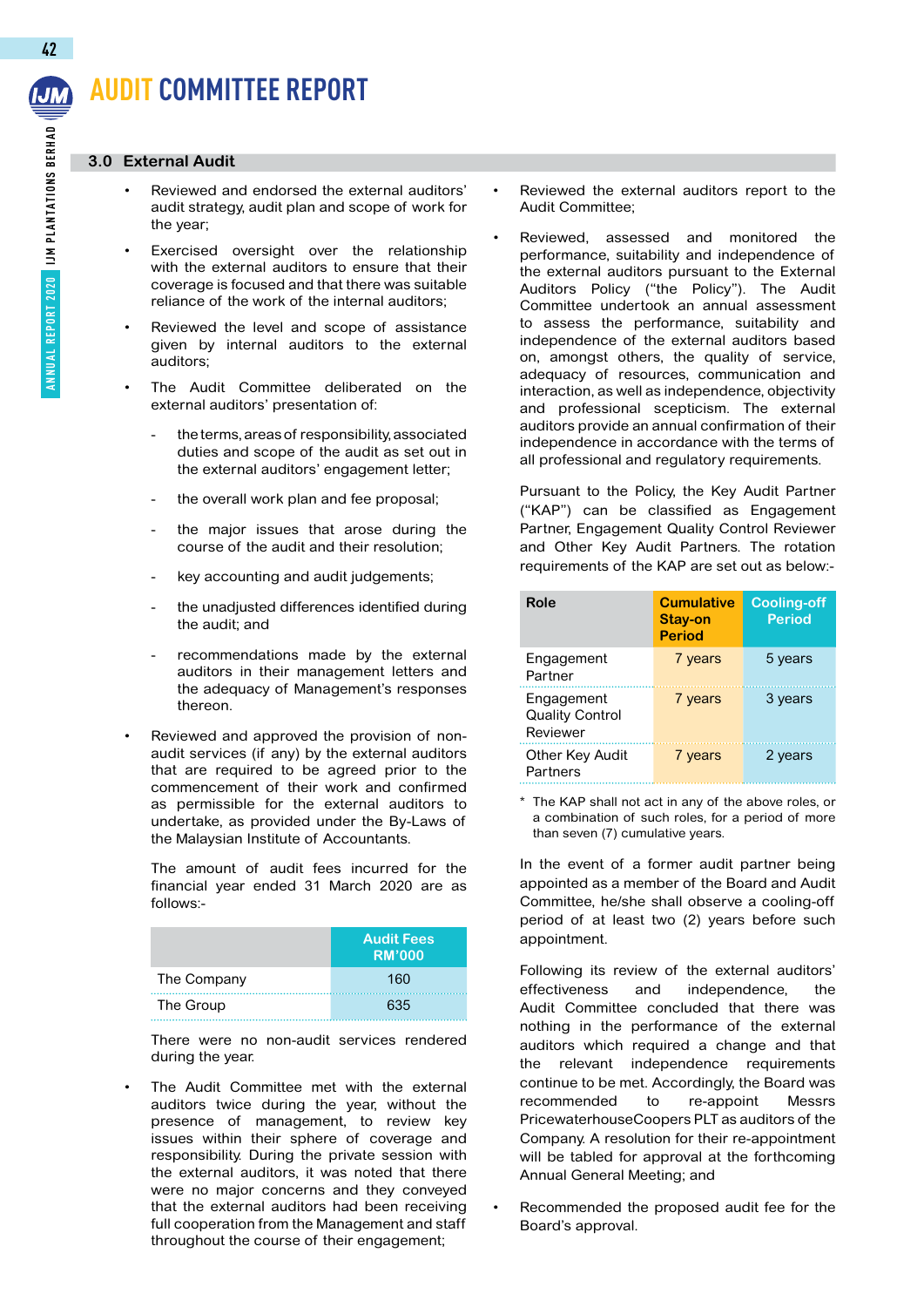#### **4.0 Risk Management Committee**

Reviewed the Risk Management Committee's reports, assessed the adequacy and effectiveness of the risk management framework and the appropriateness of

### **5.0 Related Party Transactions**

Reviewed the related party transactions that arose within the Group to ensure that the transactions are fair and reasonable to the

Management's responses to the identified key risk areas (including bribery and corruption risks) as well as proposed recommendations for improvements to be implemented.

Group and Company, and not to the detriment of the minority shareholders.

### **TRAINING**

During the year, all the Audit Committee members had attended various seminars, training programmes and conferences. Details of these are available at www.ijmplantations.com.

## **INTERNAL AUDIT FUNCTION**

The Internal Audit function is outsourced to the Internal Audit Department ("IAD") of IJM which is headed by Mr Chan Weng Yew, who holds a Bachelor of Arts (Honours) in Economics from the University of Sheffield, England, is a Fellow of the Association of Chartered Certified Accountants (ACCA) and an Associate of the Institute of Internal Auditors Malaysia (IIAM), and who reports directly to the Audit Committee

on the IAD's activities based on the approved annual Internal Audit Plan. The Board has chosen to outsource this audit function as the Board is of the opinion that the operations of the Group by itself cannot support an effective IAD in terms of availability of appropriate skills and resources, which a large IAD through IJM can provide.

IJM's IAD comprises twenty (20) auditors and the level of expertise and qualifications within the IAD as at the end of the financial year ended of 31 March 2020 was as follows:

| <b>Qualification Category</b>                          | <b>Percentage of total</b><br>auditors |
|--------------------------------------------------------|----------------------------------------|
| Diploma Level                                          | 10%                                    |
| Bachelor's Degree                                      | 4በ%                                    |
| Post Graduate Degree (MBA, MA, etc)                    | 10%                                    |
| Professional Qualification (CPA, CIA, ACCA, CIMA, etc) |                                        |

The total Internal Audit costs incurred for the Group for the financial year ended 31 March 2020 was approximately RM598,000 (2019: RM560,000).

The internal auditors have direct access to the Audit Committee and the Chief Executive Officer & Managing Director. The Audit Committee is satisfied that the internal auditors' independence have been maintained as adequate safeguards are in place. All internal auditors have signed the annual declarations that they were and had been independent, objective and in compliance with the Code of Conduct and Ethics for Employees of IJM, MIA, and IIAM in carrying out their duties for the financial year.

The IAD provides to the Board (primarily via the Audit Committee) and to Management reasonable assurance on the effectiveness of the Group's systems of internal control and the adequacy of these systems to manage business risks and to safeguard the Group's assets and resources.

The Internal Audit Charter sets out the purpose, functions, scope and responsibilities of the IAD and how it maintains independence from the first and second lines of defence by Management. The four main functions of IAD are to:

- Assess and report on the effectiveness of the design and operation of the framework of controls which enable risks to be assessed and managed;
- Assess and report on the effectiveness of management actions to address deficiencies in the framework of controls;
- Investigate and report on cases of suspected employee fraud and malpractice, if any; and
- Undertake designated consulting services for Management provided that they do not threaten IAD's independence from Management.